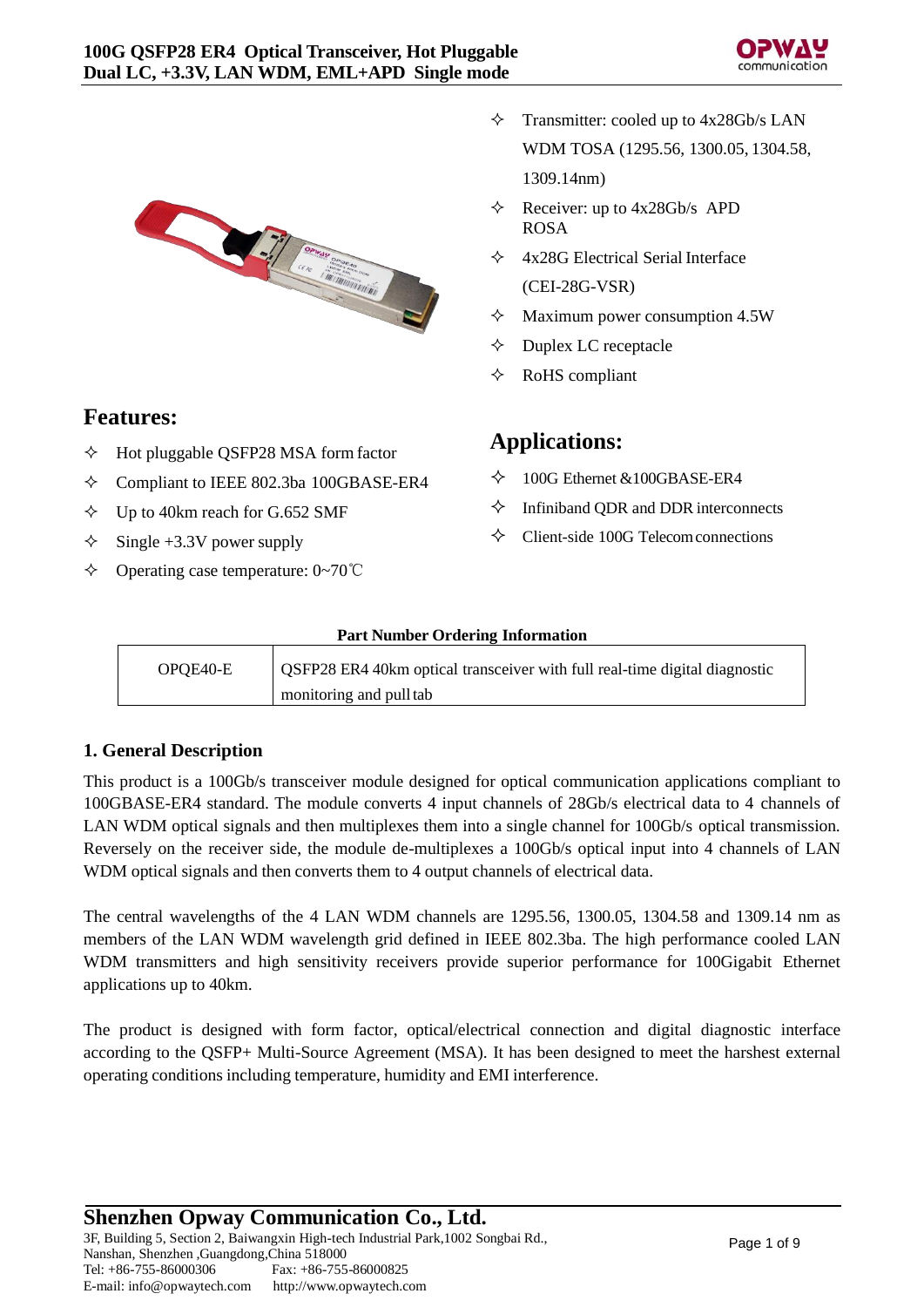# **2. Functional Description**

The transceiver module receives 4 channels of 28Gb/s electrical data, which are processed by a 4- channel Clock and Data Recovery (CDR) IC that reshapes and reduces the jitter of each electrical signal. Subsequently, each of 4 laser driver IC's converts one of the 4 channels of electrical signals to an optical signal that is transmitted from one of the 4 cooled lasers which are packaged in the Transmitter Optical Sub-Assembly (TOSA). Each laser launches the optical signal in specific wavelength specified in IEEE802.3ba 100GBASE-ER4 requirements. These 4-lane optical signals will be optically multiplexed into a single fiber by a 4-to-1 optical WDM MUX. The transmitter output can be turned off by TX\_DIS hardware signal and/or 2-wire serial interface.

The receiver receives 4-lane LAN WDM optical signals. The optical signals are de-multiplexed by a 1-to-4 optical DEMUX and each of the resulting 4 channels of optical signals is fed into one of the 4 receivers that are packaged into the Receiver Optical Sub-Assembly (ROSA). Each receiver converts the optical signal to an electrical signal. The regenerated electrical signals are retimed and de-jittered and amplified by the RX portion of the 4-channel CDR. The retimed 4-lane output electrical signals are compliant with CEI-28G-VSR interface requirements. In addition, each received optical signal is monitored by the DOM section. The monitored value is reported through the 2-wire serial interface. If one or more received optical signal is weaker than the threshold level, RX\_LOS hardware alarm will betriggered.

A single +3.3V power supply is required to power up this product. Both power supply pins VccTx and VccRx are internally connected and should be applied concurrently. As per MSA specifications the module offers 7 low speed hardware control pins (including the 2-wire serial interface): ModSelL, SCL, SDA, ResetL, LPMode, ModPrsL and IntL.

Module Select (ModSelL) is an input pin. When held low by the host, this product responds to 2-wire serial communication commands. The ModSelL allows the use of this product on a single 2-wire interface bus – individual ModSelL lines must beused.

Serial Clock (SCL) and Serial Data (SDA) are required for the 2-wire serial bus communication interface and enable the host to access the QSFP28 memorymap.

The ResetL pin enables a complete reset, returning the settings to their default state, when a low level on the ResetL pin is held for longer than the minimum pulse length. During the execution of a reset the host shall disregard all status bits until it indicates a completion of the reset interrupt. The product indicates this by posting an IntL (Interrupt) signal with the Data\_Not\_Ready bit negated in the memory map. Note that on power up (including hot insertion) the module should post this completion of reset interrupt without requiring a reset.

Low Power Mode (LPMode) pin is used to set the maximum power consumption for the product in order to protect hosts that are not capable of cooling higher power modules, should such modules be accidentally inserted.

Module Present (ModPrsL) is a signal local to the host board which, in the absence of a product, is normally pulled up to the host Vcc. When the product is inserted into the connector, it completes the path to ground through a resistor on the host board and asserts the signal. ModPrsL then indicates its present by setting ModPrsL to a "Low" state.

Interrupt (IntL) is an output pin. "Low" indicates a possible operational fault or a status critical to the host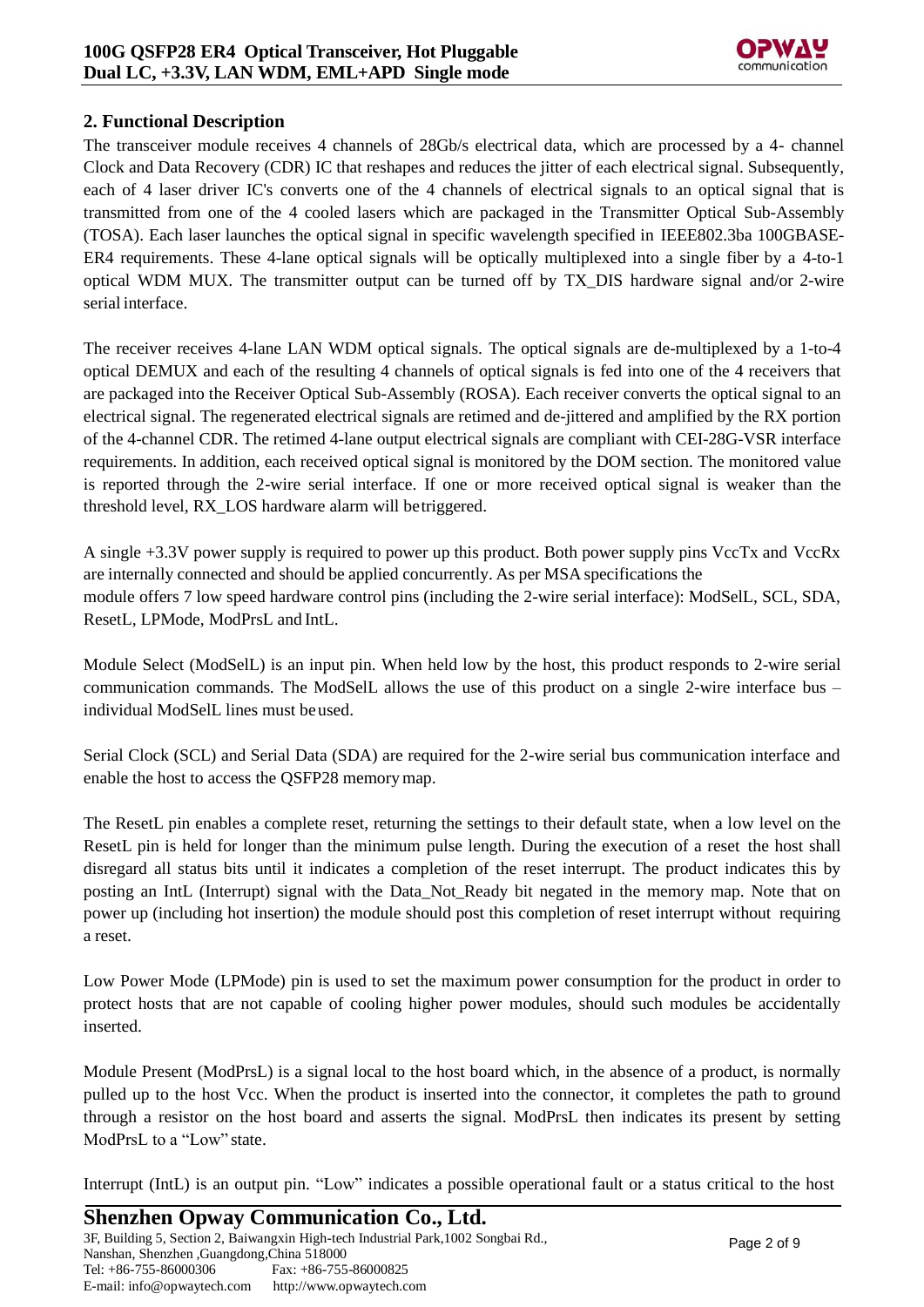

system. The host identifies the source of the interrupt using the 2-wire serial interface. The IntL pin is an open collector output and must be pulled to the Host Vcc voltage on the Host board.

### **3. Transceiver Block Diagram**



**Figure 1. Transceiver Block Diagram**

### **4. Pin Assignment and Description**



**Top Side Bottom Side** Viewed from Top Viewed from Bottom **Figure 2. MSA Compliant Connector**

# **Shenzhen Opway Communication Co., Ltd.** 3F, Building 5, Section 2, Baiwangxin High-tech Industrial Park,1002 Songbai Rd.,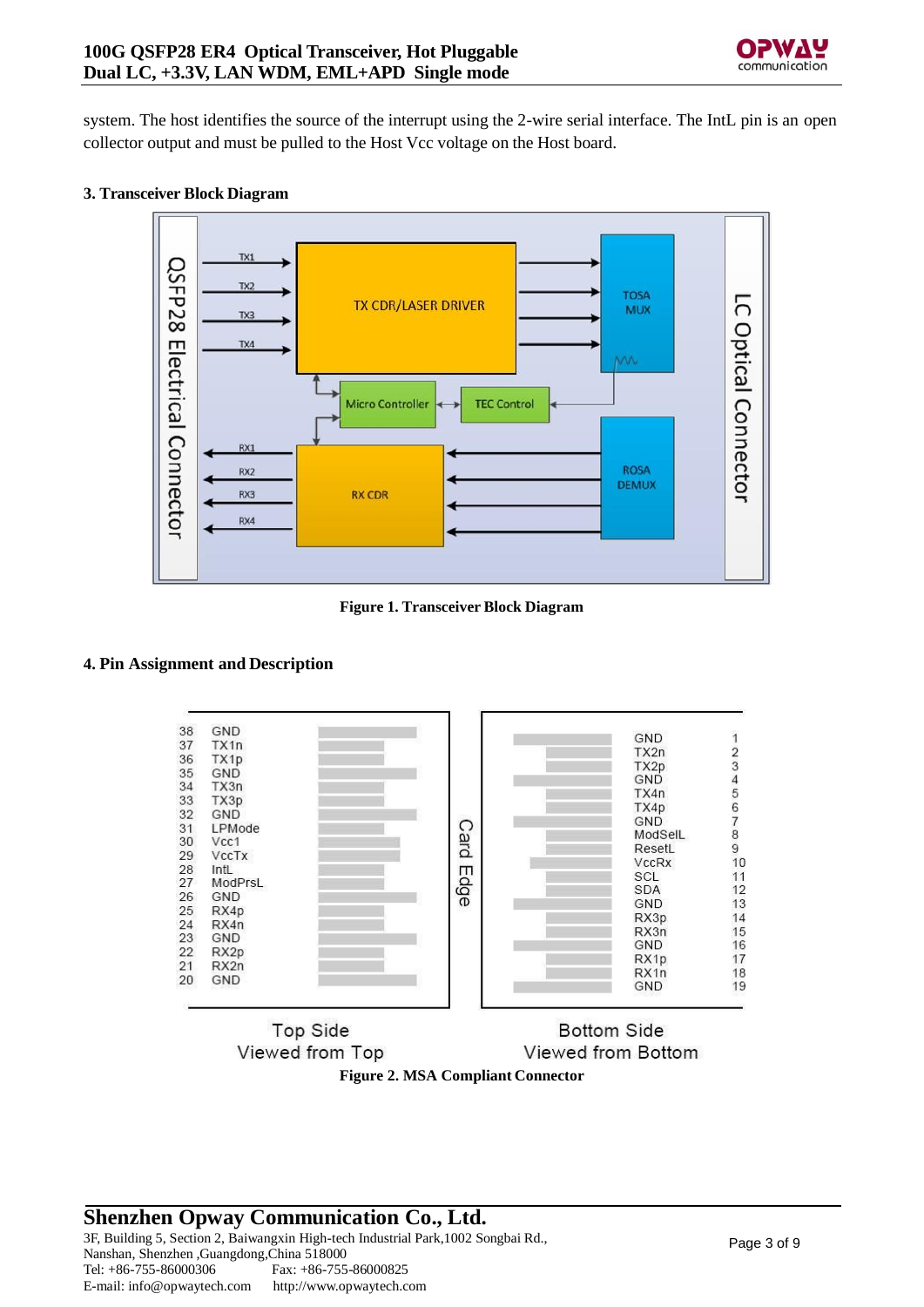

# **Pin Definition**

| PIN            | Logic      | <b>Symbol</b> | <b>Name/Description</b>                    | <b>Notes</b>   |
|----------------|------------|---------------|--------------------------------------------|----------------|
| 1              |            | <b>GND</b>    | Ground                                     | 1              |
| $\overline{2}$ | CML-I      | Tx2n          | <b>Transmitter Inverted Data Input</b>     |                |
| 3              | CML-I      | Tx2p          | Transmitter Non-Inverted Data output       |                |
| 4              |            | <b>GND</b>    | Ground                                     | $\mathbf{1}$   |
| 5              | CML-I      | Tx4n          | <b>Transmitter Inverted Data Input</b>     |                |
| 6              | $CML-I$    | Tx4p          | Transmitter Non-Inverted Data output       |                |
| 7              |            | <b>GND</b>    | Ground                                     | 1              |
| 8              | LVTLL-I    | ModSelL       | <b>Module Select</b>                       |                |
| 9              | LVTLL-I    | ResetL        | <b>Module Reset</b>                        |                |
| 10             |            | <b>VccRx</b>  | +3.3V Power Supply Receiver                | $\overline{2}$ |
| 11             | LVCMOS-I/O | <b>SCL</b>    | 2-Wire Serial Interface Clock              |                |
| 12             | LVCMOS-I/O | <b>SDA</b>    | 2-Wire Serial Interface Data               |                |
| 13             |            | <b>GND</b>    | Ground                                     |                |
| 14             | CML-O      | Rx3p          | Receiver Non-Inverted Data Output          |                |
| 15             | $CML-O$    | Rx3n          | Receiver Inverted Data Output              |                |
| 16             |            | <b>GND</b>    | Ground                                     | 1              |
| 17             | $CML-O$    | Rx1p          | Receiver Non-Inverted Data Output          |                |
| 18             | $CML-O$    | Rx1n          | Receiver Inverted Data Output              |                |
| 19             |            | <b>GND</b>    | Ground                                     | $\mathbf{1}$   |
| 20             |            | <b>GND</b>    | Ground                                     | 1              |
| 21             | CML-O      | Rx2n          | Receiver Inverted Data Output              |                |
| 22             | $CML-O$    | Rx2p          | Receiver Non-Inverted Data Output          |                |
| 23             |            | <b>GND</b>    | Ground                                     | $\mathbf{1}$   |
| 24             | $CML-O$    | Rx4n          | Receiver Inverted Data Output              | $\mathbf{1}$   |
| 25             | CML-O      | Rx4p          | Receiver Non-Inverted Data Output          |                |
| 26             |            | <b>GND</b>    | Ground                                     | $\mathbf{1}$   |
| 27             | LVTTL-O    | ModPrsL       | <b>Module Present</b>                      |                |
| 28             | LVTTL-O    | IntL          | Interrupt                                  |                |
| 29             |            | VccTx         | +3.3 V Power Supply transmitter            | $\overline{2}$ |
| 30             |            | Vcc1          | +3.3 V Power Supply                        | $\overline{2}$ |
| 31             | LVTTL-I    | LPMode        | Low Power Mode                             |                |
| 32             |            | <b>GND</b>    | Ground                                     | $\mathbf{1}$   |
| 33             | CML-I      | Tx3p          | <b>Transmitter Non-Inverted Data Input</b> |                |
| 34             | CML-I      | Tx3n          | <b>Transmitter Inverted Data Output</b>    |                |
| 35             |            | <b>GND</b>    | Ground                                     | $\mathbf{1}$   |
| 36             | CML-I      | Tx1p          | <b>Transmitter Non-Inverted Data Input</b> |                |
| 37             | $CML-I$    | Tx1n          | <b>Transmitter Inverted Data Output</b>    |                |
| 38             |            | <b>GND</b>    | Ground                                     | $\mathbf{1}$   |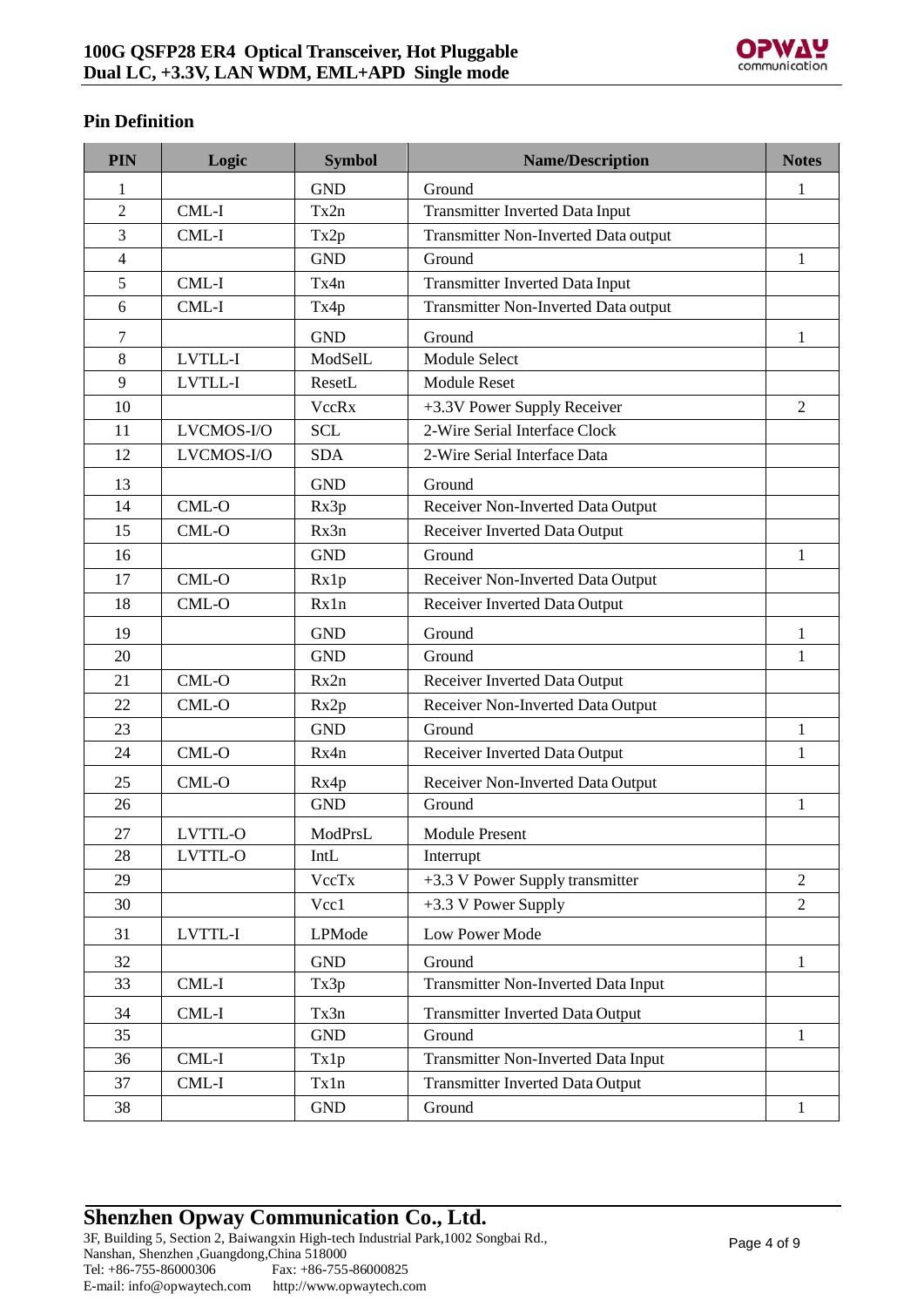

#### **Notes:**

- **1.** GND is the symbol for signal and supply (power) common for the QSFP28 module. All are common within the module and all module voltages are referenced to this potential unless otherwise noted. Connect these directly to the host board signal common ground plane.
- **2.** VccRx, Vcc1 and VccTx are the receiving and transmission power suppliers and shall be applied concurrently. Recommended host board power supply filtering is shown in Figure 3 below. Vcc Rx, Vcc1 and Vcc Tx may be internally connected within the module in any combination. The connector pins are each rated for a maximum current of 1000mA.

### **5. Recommended Power Supply Filter**



#### **Figure 3. Recommended Power Supply Filter**

### **6. Absolute Maximum Ratings**

It has to be noted that the operation in excess of any individual absolute maximum ratings might cause permanent damage to this module.

| <b>Parameter</b>                     | <b>Symbol</b> | Min    | <b>Max</b> | <b>Units</b> | <b>Note</b> |
|--------------------------------------|---------------|--------|------------|--------------|-------------|
| <b>Storage Temperature</b>           | TS            | -40    | 85         | °C           |             |
| <b>Operating Case Temperature</b>    | <b>TOP</b>    |        | 70         | °C           |             |
| <b>Power Supply Voltage</b>          | <b>VCC</b>    | $-0.5$ | 3.6        |              |             |
| Relative Humidity (non-condensation) | <b>RH</b>     |        | 85         | $\%$         |             |
| Damage Threshold, each Lane          | <b>THd</b>    | $-6.0$ |            | dBm          |             |

#### **7. Recommended Operating Conditions and Power Supply Requirements**

| <b>Parameter</b>                  | <b>Symbol</b> | Min   | <b>Typical</b> | Max   | <b>Units</b> |
|-----------------------------------|---------------|-------|----------------|-------|--------------|
| <b>Operating Case Temperature</b> | TOP           |       |                | 70    | degC         |
| <b>Power Supply Voltage</b>       | VCC           | 3.135 | ر. ر           | 3.465 |              |

# **Shenzhen Opway Communication Co., Ltd.**

3F, Building 5, Section 2, Baiwangxin High-tech Industrial Park,1002 Songbai Rd., Nanshan, Shenzhen ,Guangdong,China 518000 Tel: +86-755-86000306 E-mai[l: info@opwaytech.com](mailto:info@opwaytech.com) Fax: +86-755-86000825 [http://www.opwaytech.com](http://www.opwaytech.com/)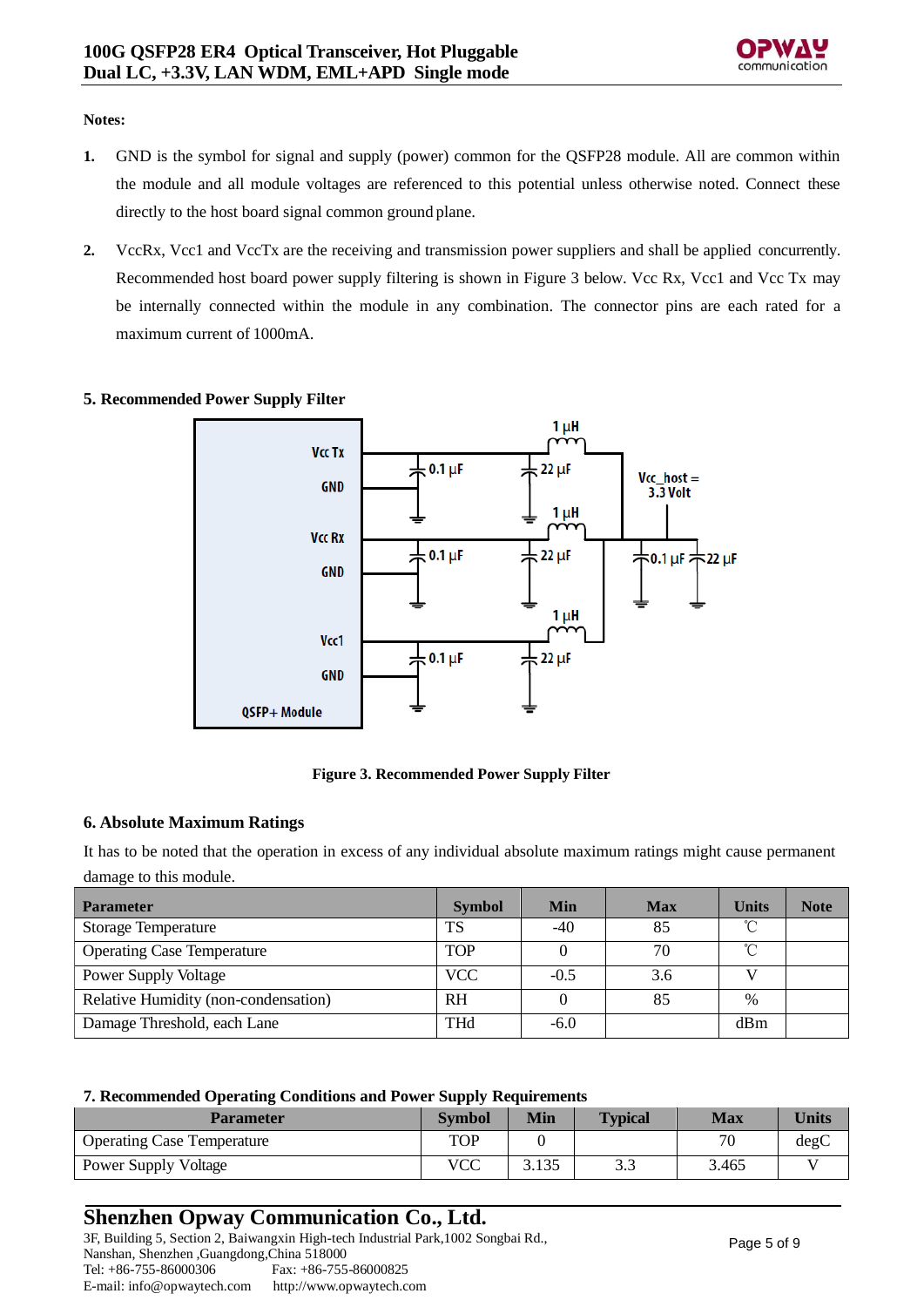

| Data Rate, each Lane       |  | 25.78 | 27.95      | $\mathrm{Gb/s}$ |
|----------------------------|--|-------|------------|-----------------|
| Control Input Voltage High |  |       | <b>Vcc</b> |                 |
| Control Input Voltage Low  |  |       |            |                 |
| Link Distance with G.652   |  |       | 30         | km              |

### **8. Electrical Characteristics**

The following electrical characteristics are defined over the Recommended Operating Environment unless otherwise specified.

| <b>Parameter</b>                                                                                                | <b>Symbol</b> | <b>Min</b>                                     | <b>Typical</b> | <b>Max</b>                                 | <b>Units</b> | <b>Notes</b>   |  |  |  |
|-----------------------------------------------------------------------------------------------------------------|---------------|------------------------------------------------|----------------|--------------------------------------------|--------------|----------------|--|--|--|
| Power Consumption                                                                                               |               |                                                |                | 4.5                                        | W            |                |  |  |  |
| <b>Supply Current</b>                                                                                           | Icc           |                                                |                | 1.36                                       | A            |                |  |  |  |
| <b>Transceiver Power-on</b><br><b>Initialization Time</b>                                                       |               |                                                |                | 2000                                       | ms           |                |  |  |  |
| <b>Transmitter (each Lane)</b>                                                                                  |               |                                                |                |                                            |              |                |  |  |  |
| <b>Overload Differential</b><br>Voltage pk-pk                                                                   | TP1a          | 900                                            |                |                                            | mV           |                |  |  |  |
| Common Mode Voltage<br>(Vcm)                                                                                    | TP1           | $-350$                                         |                | 2850                                       | mV           | $\overline{2}$ |  |  |  |
| Differential Termination<br>Resistance Mismatch                                                                 | TP1           |                                                |                | 10                                         | $\%$         | At<br>1MHz     |  |  |  |
| Differential Return Loss<br>(SDD11)                                                                             | TP1           |                                                |                | See CEI-<br>28G-VSR<br>equation<br>13-19   | dB           |                |  |  |  |
| Common Mode to<br>Differential conversion<br>and Differential to<br>Common Mode<br>conversion (SDC11,<br>SCD11) | TP1           |                                                |                | See CEI-<br>28G-VSR<br>equation<br>13-20   | dB           |                |  |  |  |
| <b>Stressed Input Test</b>                                                                                      | TP1a          | See CEI-<br>28G-VSR<br>Section 13.3.11.2.<br>1 |                |                                            |              |                |  |  |  |
|                                                                                                                 |               | <b>Receiver (each Lane)</b>                    |                |                                            |              |                |  |  |  |
| Differential Voltage,<br>$pk-pk$                                                                                | TP4           |                                                |                | 900                                        | mV           |                |  |  |  |
| Common Mode Voltage<br>(Vcm)                                                                                    | TP4           | $-350$                                         |                | 2850                                       | mV           | $\mathfrak{2}$ |  |  |  |
| Common Mode Noise,<br><b>RMS</b>                                                                                | TP4           |                                                |                | 17.5                                       | mV           |                |  |  |  |
| Differential Termination<br><b>Resistance Mismatch</b>                                                          | TP4           |                                                |                | 10                                         | %            | At<br>1MHz     |  |  |  |
| Differential Return Loss<br>(SDD22)                                                                             | TP4           |                                                |                | See CEI-<br>28G-VSR<br>equation<br>$13-19$ | dB           |                |  |  |  |
| Common Mode to<br>Differential conversion<br>and Differential to                                                | TP4           |                                                |                | See CEI-<br>28G-VSR<br>equation            | dB           |                |  |  |  |

# **Shenzhen Opway Communication Co., Ltd.**

3F, Building 5, Section 2, Baiwangxin High-tech Industrial Park,1002 Songbai Rd., Nanshan, Shenzhen ,Guangdong,China 518000 Tel: +86-755-86000306 E-mai[l: info@opwaytech.com](mailto:info@opwaytech.com) Fax: +86-755-86000825 [http://www.opwaytech.com](http://www.opwaytech.com/)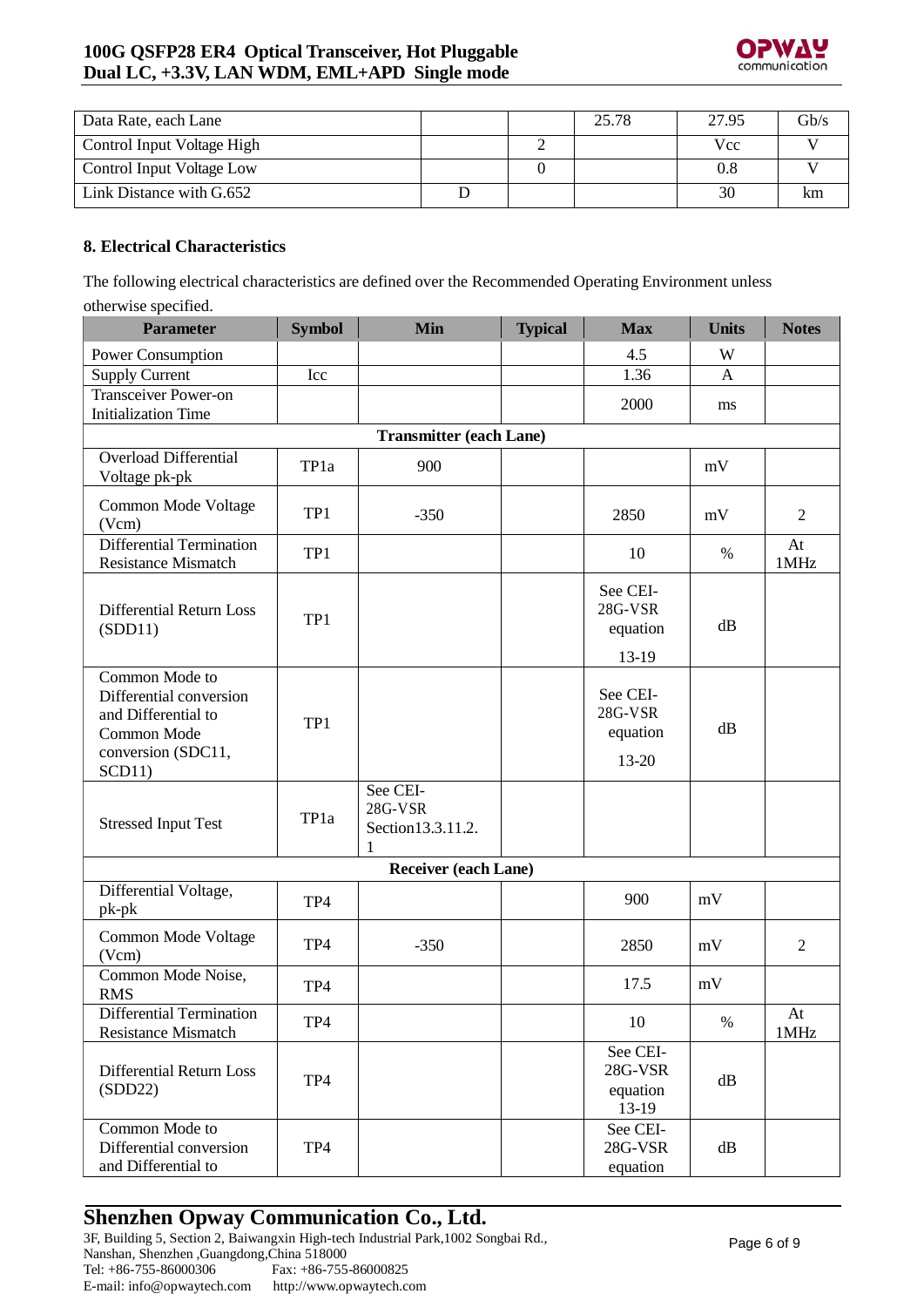# **100G QSFP28 ER4 Optical Transceiver, Hot Pluggable Dual LC, +3.3V, LAN WDM, EML+APD Single mode**



| Common Mode                 |                 |      | $13 - 21$ |    |   |
|-----------------------------|-----------------|------|-----------|----|---|
| conversion (SDC22,          |                 |      |           |    |   |
| SCD22                       |                 |      |           |    |   |
| Common Mode Return          | TP4             |      | $-2$      | dB | 3 |
| Loss (SCC22)                |                 |      |           |    |   |
| Transition Time, 20 to      | TP <sub>4</sub> | 9.5  |           |    |   |
| 80%                         |                 |      |           | ps |   |
| <b>Vertical Eye Closure</b> | TP <sub>4</sub> |      | 5.5       | dB |   |
| (VEC)                       |                 |      |           |    |   |
| Eye Width at 10-15          | TP <sub>4</sub> | 0.57 |           | UI |   |
| probability (EW15)          |                 |      |           |    |   |
| Eye Height at 10-15         | TP <sub>4</sub> | 228  |           |    |   |
| probability (EH15)          |                 |      |           | mV |   |

**Notes:**

- 1. Power-on Initialization Time is the time from when the power supply voltages reach and remain above the minimum recommended operating supply voltages to the time when the module is fully functional.
- 2. Vcm is generated by the host. Specification includes effects of ground offset voltage.
- 3. From 250MHz to 30GHz.

### **9. Optical Characteristics**

| QSFP28 100GBASE-ER4 Lite                                          |                           |                    |                                     |            |         |                |  |  |
|-------------------------------------------------------------------|---------------------------|--------------------|-------------------------------------|------------|---------|----------------|--|--|
| <b>Parameter</b>                                                  | <b>Symbol</b>             | Min                | <b>Typical</b>                      | <b>Max</b> | Unit    | <b>Notes</b>   |  |  |
|                                                                   | L <sub>0</sub>            | 1294.53            | 1295.56                             | 1296.59    | nm      |                |  |  |
| Lane Wavelength                                                   | L1                        | 1299.02            | 1300.05                             | 1301.09    | nm      |                |  |  |
|                                                                   | L2                        | 1303.54            | 1304.58                             | 1305.63    | nm      |                |  |  |
|                                                                   | L <sub>3</sub>            | 1308.09            | 1309.14                             | 1310.19    | nm      |                |  |  |
|                                                                   |                           | <b>Transmitter</b> |                                     |            |         |                |  |  |
| <b>SMSR</b>                                                       | <b>SMSR</b>               | 30                 |                                     |            | dB      |                |  |  |
| <b>Total Average Launch Power</b>                                 | PT                        |                    |                                     | 10.5       | dBm     |                |  |  |
| Average Launch Power,                                             | $\mathbf{P}_{\text{AVG}}$ | $-2.5$             |                                     | 4.5        | dBm     |                |  |  |
| each Lane                                                         |                           |                    |                                     |            |         |                |  |  |
| <b>Extinction Ratio</b>                                           | ER                        | $\tau$             |                                     |            | dB      |                |  |  |
| $RIN_{20}OMA$                                                     | <b>RIN</b>                |                    |                                     | $-130$     | dB/Hz   |                |  |  |
| <b>Output Eye Mask definition</b><br>$\{X1, X2, X3, Y1, Y2, Y3\}$ |                           |                    | $\{0.25, 0.4, 0.45, 0.25, 0.28, \}$ |            | $0.4$ } |                |  |  |
|                                                                   |                           | <b>Receiver</b>    |                                     |            |         |                |  |  |
| Damage Threshold, each Lane                                       | <b>THd</b>                | $-6.0$             |                                     |            | dBm     | $\mathbf{1}$   |  |  |
| <b>Total Average Receive Power</b>                                |                           |                    |                                     | 2.0        | dBm     |                |  |  |
| Receiver Sensitivity, each Lane                                   | <b>SEN</b>                |                    |                                     | $-21$      | dBm     | $\overline{2}$ |  |  |
| <b>LOS Assert</b>                                                 | <b>LOSA</b>               | $-30$              |                                     |            | dBm     |                |  |  |
| <b>LOS</b> Deassert                                               | <b>LOSD</b>               |                    |                                     | $-23$      | dBm     |                |  |  |
| <b>LOS Hysteresis</b>                                             | <b>LOSH</b>               | 0.5                |                                     |            | dB      |                |  |  |

### **Notes:**

1. The receiver shall be able to tolerate, without damage, continuous exposure to a modulated optical input signal having this power level on one lane. The receiver does not have to operate correctly at this input power.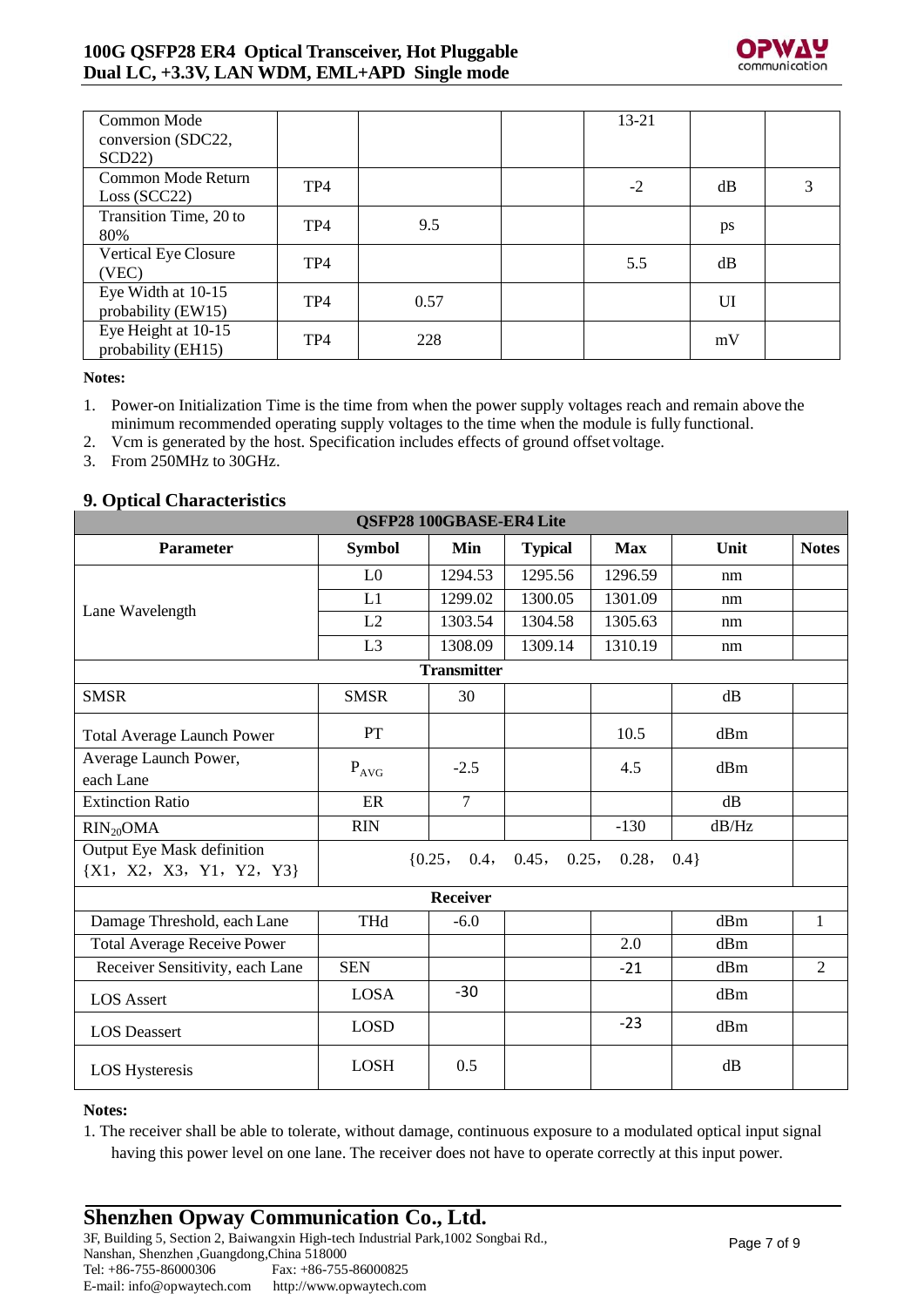

# 2. 27.95249 Gb/s, ER=8dBm, NRZ, PRBS  $2^{31}$ -1, BER =5  $*$  10<sup>-5</sup>.

### **10. Digital Diagnostic Functions**

The following digital diagnostic characteristics are defined over the normal operating conditions unless otherwise specified.

| <b>Parameter</b>                           | <b>Symbol</b> | Min    | <b>Max</b>     | <b>Units</b> | <b>Notes</b>                        |
|--------------------------------------------|---------------|--------|----------------|--------------|-------------------------------------|
| Temperature monitor absolute<br>error      | DMI_Temp      | $-3$   | $+3$           | °C           | Over operating<br>temperature range |
| Supply voltage monitor<br>absolute error   | DMI_VCC       | $-0.1$ | 0.1            | V            | Over full operating<br>range        |
| Channel RX power monitor<br>absolute error | DMI RX Ch     | $-2$   | $\overline{2}$ | dB           |                                     |
| Channel Bias current<br>monitor            | DMI Ibias Ch  | $-10%$ | 10%            | mA           |                                     |
| Channel TX power monitor<br>absolute error | DMI_TX_Ch     | $-2$   | 2              | dB           |                                     |

### **Notes:**

1. Due to measurement accuracy of different single mode fibers, there could be an additional +/-1 dB fluctuation, or a +/- 3 dB total accuracy.

### **11.Mechanical Dimensions**



**Figure 4. Mechanical Outline**

### **12. ESD**

This transceiver is specified as ESD threshold 1kV for SFI pins and 2kV for all other electrical input pins, tested per MIL-STD-883, Method 3015.4 /JESD22-A114-A (HBM). However, normal ESD precautions are still required during the handling of this module. This transceiver is shipped in ESD protective packaging. It should be removed from the packaging and handled only in an ESD protectedenvironment.

### **13. Laser Safety**

This is a Class 1 Laser Product according to EN 60825-1:2014. This product complies with 21 CFR 1040.10 and

#### **Shenzhen Opway Communication Co., Ltd.** 3F, Building 5, Section 2, Baiwangxin High-tech Industrial Park,1002 Songbai Rd., Nanshan, Shenzhen ,Guangdong,China 518000 Tel: +86-755-86000306 E-mai[l: info@opwaytech.com](mailto:info@opwaytech.com) Fax: +86-755-86000825 [http://www.opwaytech.com](http://www.opwaytech.com/)